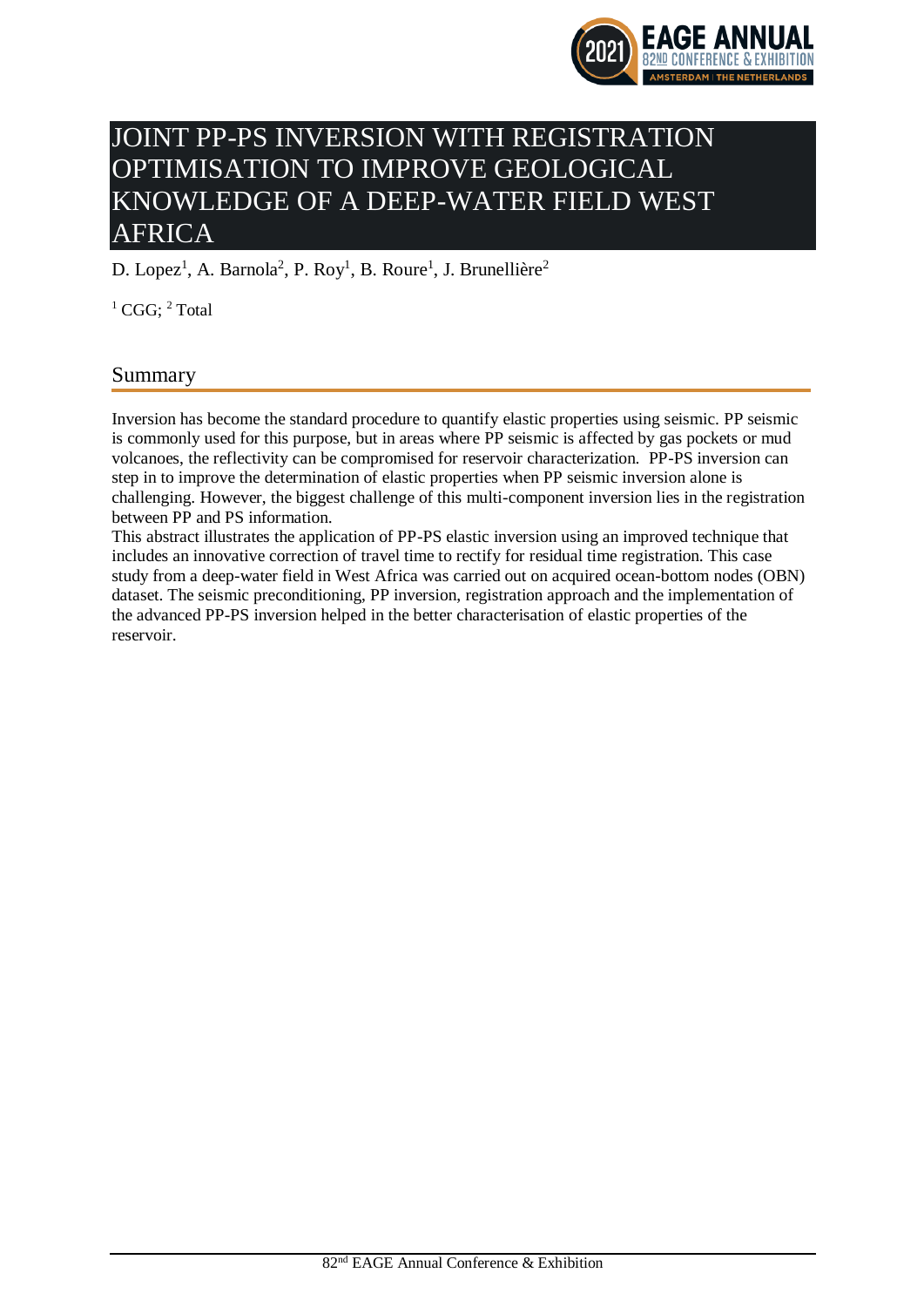

### **Joint PP-PS Inversion with registration optimisation to improve geological knowledge of a deepwater field West Africa**

#### **Introduction**

The use of PP-PS inversion has increased in offshore areas over the last few years due to the growth in OBN acquired surveys. PS seismic can help to better predict lithology properties as it is less affected by fluid effects. However, PS seismic has a much lower high frequency content and is more susceptible to noise contamination when compared to PP seismic.

The field is located offshore from West Africa and the reservoir is formed essentially by stacked turbiditic channels affected by compressional tectonics that led to intensive faulting and compartmentalisation. The area is affected by gas leakages and shallow gas pockets that made necessary the use of OBN technology to improve the imaging at the reservoir compared to conventional streamer methods.

A high quality seismic image was attained from the PP OBN processing. The benefit of imaging the PS component was assessed over a pilot area through a simultaneous PP-PS elastic inversion. The PP-PS inversion workflow showed that the registration of PS seismic in PP time domain was challenging because PP and PS images are difficult to reconcile. Indeed P and S waves do not have the same sensitivity to fluids, to lithologies and the acquired PP and PS signal characteristics differ. To tackle this problem, the inversion algorithm was adapted to cope with the remaining discrepancies left after the conventional registration workflow.

# **Method**

The non-linear inversion method applied in this study inverts angle stacks using a simulated annealing optimization technique (Coulon et al., 2006). This model-based inversion can invert for any seismic component PP, PS and SS (Roure et al., 2015; Roure and Russell, 2019) and is defined in a stratigraphic grid with layers consistent with the seismic dips. The stratigraphic grid allows to introduce an independent time axis for each seismic component and also permits inverting registered seismic in a common component axis. A three-term cost function is minimised through the perturbation of the Pvelocity, S-velocity, density and the axial component, *T*. The first term of the cost function accounts for the amplitude misfit simultaneously for the PP and PS data. The other terms of the cost function refer to the prior model and the continuity constraints. The travel time difference between PP and PS data is handled by defining two time axes in the stratigraphic grid,  $T_{PP}$  and  $T_{PS}$ . If the registration between PP and PS data is perfect, the two time axes are equal. However, in practice, registration error can be handled by allowing the perturbation of the PS time axis as another inversion parameter, minimizing the PS misfit. The benefit of including the PS reflectivity for AVO inversion are discussed in Gray (2003).

#### **Post Stack PP and PS seismic conditioning**

A comprehensive seismic analysis check showed that PP and PS amplitudes suffered from event misalignment and amplitude energy loss in areas affected by gas leakages beneath the target interval.

A time misalignment correction workflow was applied by a cross-correlation method, implementing a stretch/squeeze factor constraint that affects the interpolated shifts and protects from extreme local stretch or squeeze of the data.

Special attention was paid to the localised areas with dimmed amplitudes, which could affect the seismic stationarity for inversion. Hence, seismic amplitudes were balanced on each of the angle stacks through a 3D scaling multiplier. As shown on Figure 1, it consisted in multiplying the 3D scaling factor to the seismic data in order to rectify the amplitude dimming. The process was carried out on the full frequency spectrum of each angle stack of each seismic component (PP and PS) and consisted in the following steps: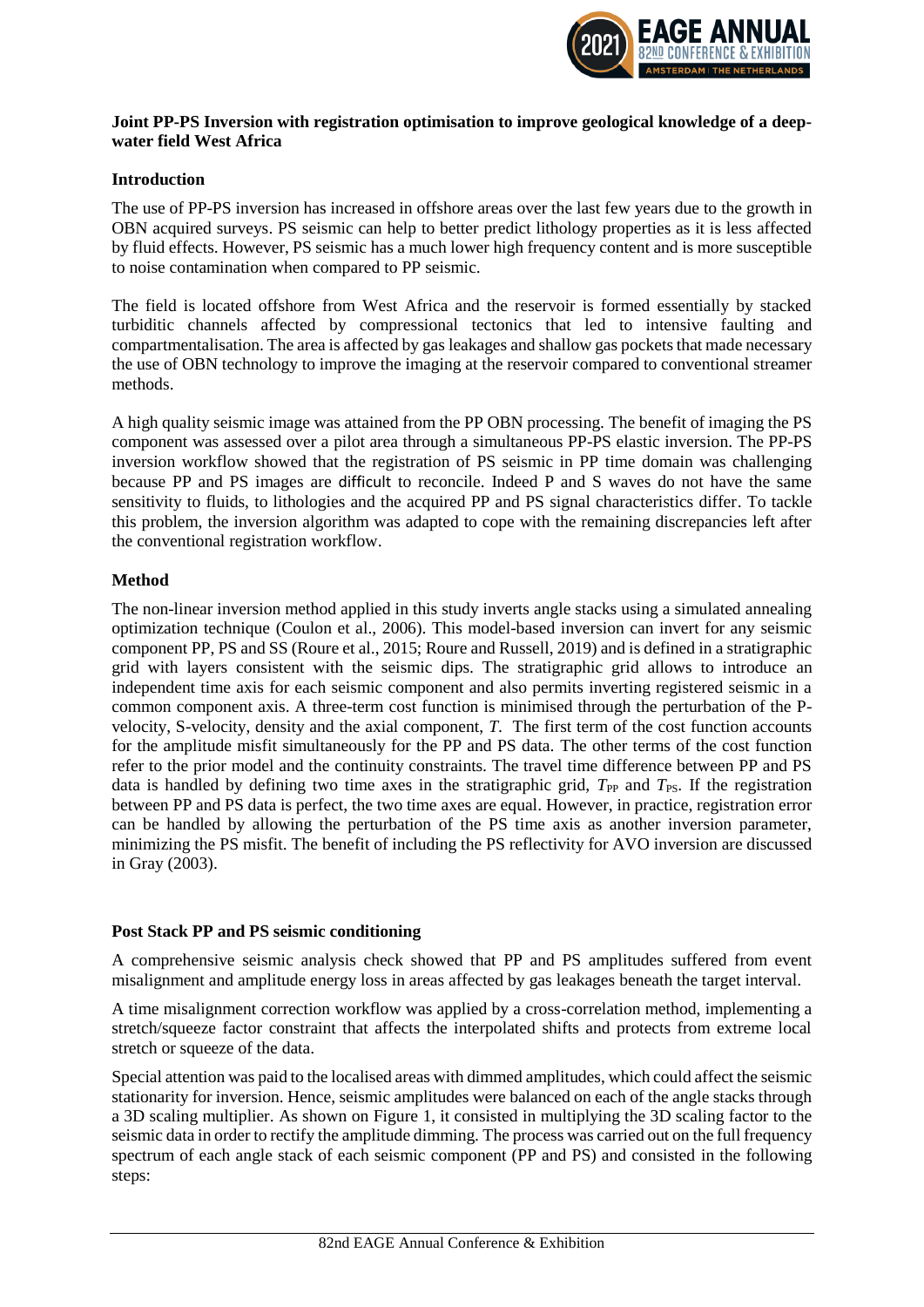

- Computation of 3D RMS volume to capture the 3D shape and extension of the affected area.
- Use of a cut-off on RMS volume to separate the area to be balanced.
- Selection of a "good reservoir area" to be used as a reference for AVA amplitude reference.
- Splitting of the reservoir area per macro-intervals based on reservoir and vertical variation of affected area.
- 3D Scaling factor computation per macro-interval. The scaling factor is a function of 3D RMS so that the final amplitude energy appears continuous and the corrected AVA is consistent with the AVA in the "good reservoir area".
- Smoothing of the 3D scaling factor to avoid edge effects.
- 3D Scaling factor application and final AVA quality control.



*Figure 1: Left; 3D scaling factor. Centre; PP stack1 before amplitude balancing. Right; PP stack1 multiplied by the 3D scaling factor resulting in the amplitude balanced PP stack 1.*

# **PS registration**

The processed PS radial component was registered to PP time, but this volume still required further improvement for PP-PS inversion. Some effort was put on improving the registration implementing a cross-correlation method. The process started by splitting the reference and registered PS seismic into 3 frequency bands; low, mid and full band. Then, time shifts are computed for the low band where a correlation coefficient threshold is used to filter out low correlated points that are later filled with a 3D spline interpolator. Later, time shifts are applied and the process starts over with the time shifts computation for the mid band and the full frequency band.

Two references for registration were assessed, (1) PS synthetics derived from PP inversion. For this, the pre-stack PP inversion was carried out to get elastic properties and PS synthetics through forward modelling. (2) The PP seismic stack 2 was flipped and filtered using a band-pass filter consistent with the PS seismic wavelet. Better registration results were attained when the PP seismic was used as the reference for registration. The reason is that the inverted S-impedance was not always perfectly honouring the S-impedance log and thus, the PS synthetics derived from logs and inversion results occasionally differed in TWT position. Despite of this, the registration proved that to get the best results, very strong reflector deformation would be required. Consequently, it was preferred to get a consistent PS image rather than a perfect registration (Figure 2).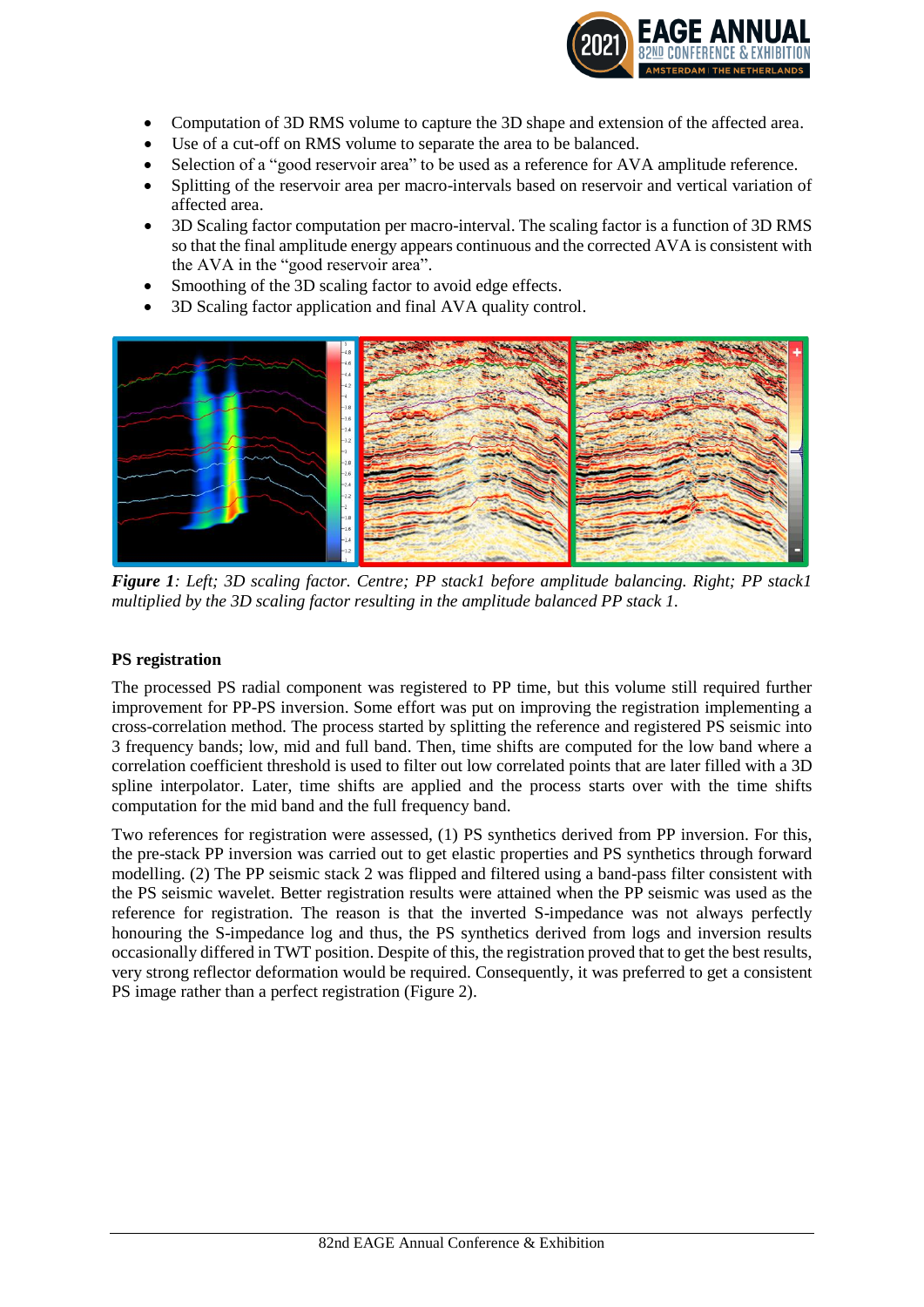



*Figure 2: Left; PP seismic after band pass filter and polarity flipping used for PS registration. Right; Registered PS seismic. Note the large differences between left and right which makes challenging the registration step.*

# **PP and PP-PS elastic inversion**

The PP inversion was carried out before PP-PS inversion both in two intervals to account for differences in the PP wavelet at shallow and deep intervals. Deterministic wavelets were extracted and some instabilities in the phase led to set the phase constant. The low frequency model was built implementing the PP migration velocity field and the compaction trend. Five PP angle stacks defined from 0**°** to 42**°** and four PS angle stacks between 5**°** and 44**°** were inverted. They use constraints to account for wavelet scaling optimisation, how far the inversion could move away from the initial model, lateral continuity and confidence of PP and PS stacks.

PP-PS inversion was run in two fashions: first with the *T*<sub>PP</sub> axis only (assuming a perfect registration) and with both *T*<sub>PP</sub> and *T*<sub>PS</sub> axes allowing the perturbation of *T*<sub>PS</sub> to solve any residual mismatch in the registration. Results showed that the second option managed to solve what was not attained with the registration workflow. It allowed a better match between the logs and the PP-PS inversion. This can be observed on Figures 3 and 4.



*Figure 3*: *PP and PP-PS elastic inversion results for Ip, Is and Vp/Vs. In blue are the logs scaled at the stratigraphic grid resolution and the corresponding PP and PS synthetics. In light blue the low frequency model. In red (different tonalities) the inversion results and corresponding PP and PS synthetics. Left; PP inversion. Centre; PP-PS inversion along the optimized TPS axis. Note the good match of PS seismic and synthetics but the mismatch against log derived PS-Synthetics illustrating registration issues. Right; PP-PS inversion along TPP axis. A good match is achieved with logs and also the inverted synthetics are more consistent with the PS logs synthetics, accounting for the correction in the registration carried out by the inversion algorithm*.